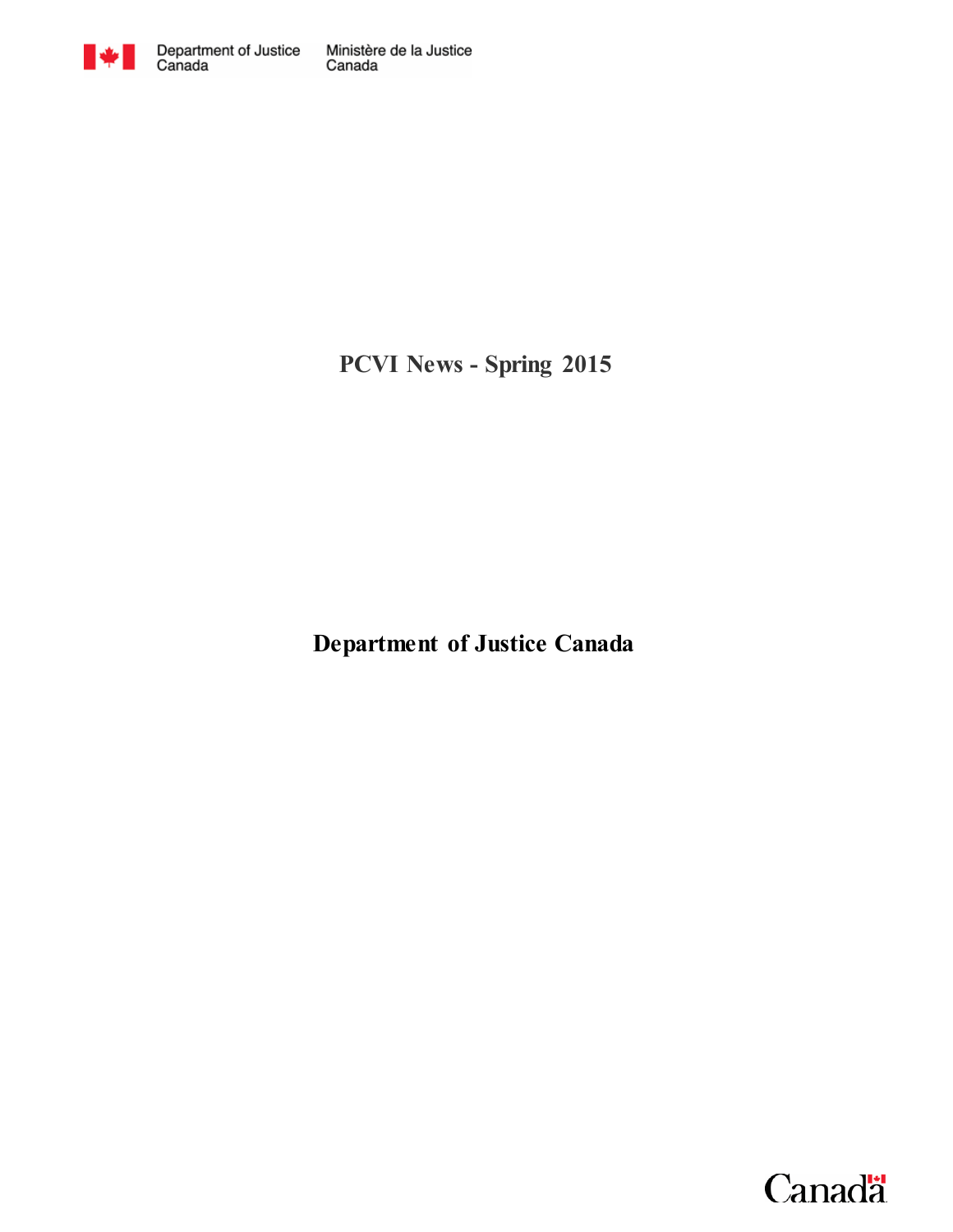#### **Welcome**

Welcome to the spring edition of the PCVI News. In this edition, we'd like to highlight a few activities and program developments from several victim serving organizations across the country. The variety will surely astound you!

First, we highlight several different awareness raising activities that took place in Ontario. We look at two Ottawa based campaigns aimed at raising awareness about violence against women. Then, we explore a Toronto-born Twitter event where victims worldwide shared their personal stories in 140 characters or less. In addition to these activities, we look at an emerging form of therapy becoming available to victims – horse therapy – and learn about one Ontario woman's success story.

In this edition, we also explore a variety of programs providing services including the work of the Victims of Homicide of Edmonton Support Society, a new clinical therapist program at Manitoba Justice and a Trauma K9 coming to Surrey Memorial Hospital in British Columbia.

We'd love to hear your story of innovation and variety in meeting the needs of victims of crime! If you have a story to share, information to pass on to colleagues in the field of victim issues, or suggestions for improvement, please contact us at [PCVI-CPCV@justice.gc.ca.](mailto:PCVI-CPCV@justice.gc.ca)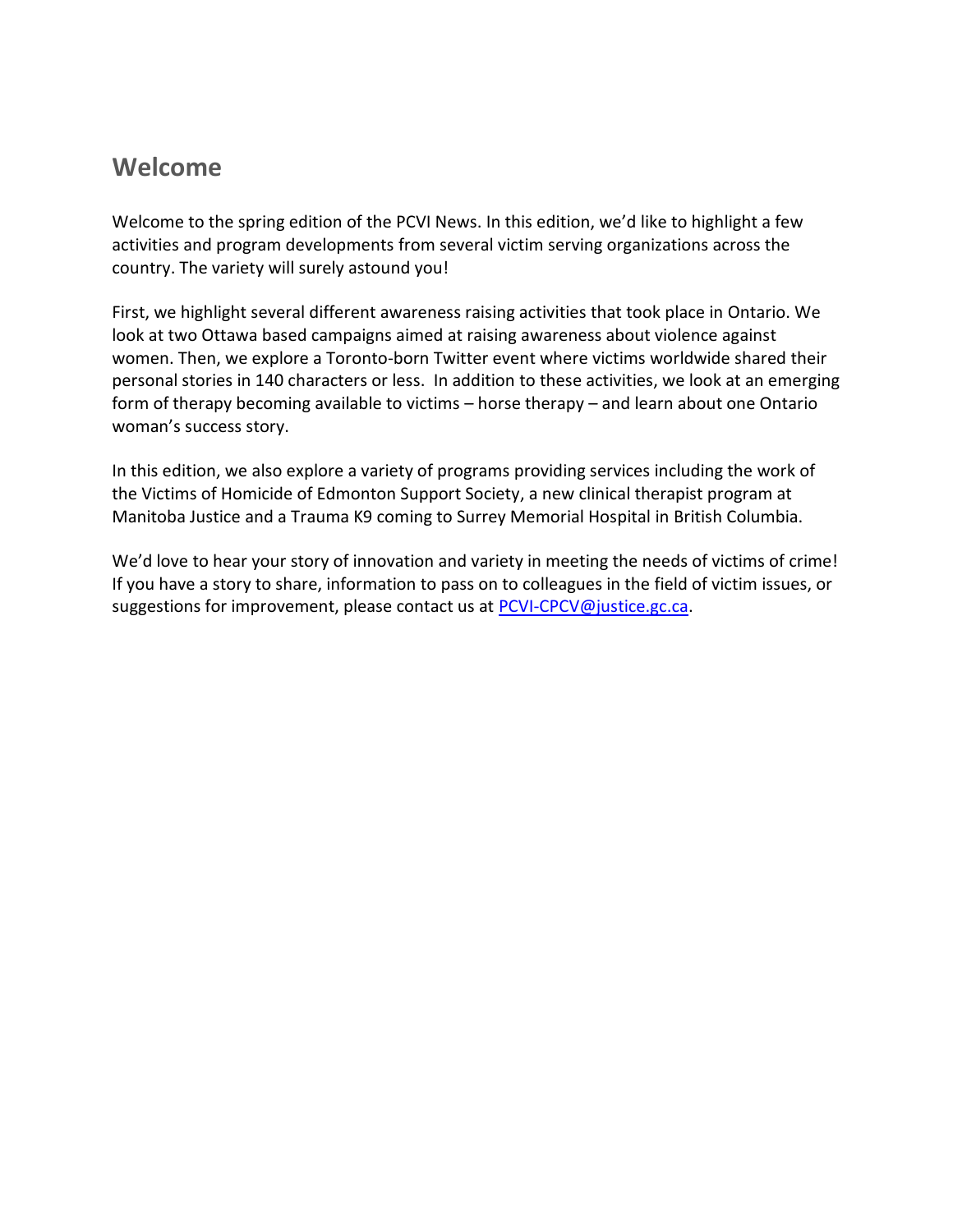### **Shine the Light**



[Shine the Light](http://www.octevaw-cocvff.ca/projects/shine-light) is a campaign that was first launched by the [London Abused Women's Centre](http://lawc.on.ca/shinethelight/) in 2010. The campaign aims to bring community awareness to violence against women and girls by engaging local businesses and organizations to display the colour purple in their shops and streets. Why purple? The London Abused Women's Centre describes that purple has come to symbolize the fight to end violence against women, serving as an emblem of their courage, survival, and honour.

On November 25<sup>th</sup>, 2014, the Ottawa Coalition to End Violence Against Women (OCTEVAW) launched its third annual *Shine the Light* campaign, in collaboration with the Ottawa Police Service and the City of Ottawa. Local businesses and organizations on downtown Elgin Street were asked to display the colour purple using light bulbs, posters, ribbons, and window decals. A total of 22 local businesses and organizations, including the Ottawa Police, Jack Purcell Community Centre, and City Hall, joined this effort to show their support and to raise awareness about violence against women.

*Shine the Light* ended on December 6<sup>th</sup>, 2014, which marked the 25<sup>th</sup> National Day of Remembrance and Action on Violence Against Women. The day's events included a lantern making workshop, monument illumination ceremony, and the [annual vigil](http://ottawawen.wordpress.com/december-6th-vigil/) hosted by the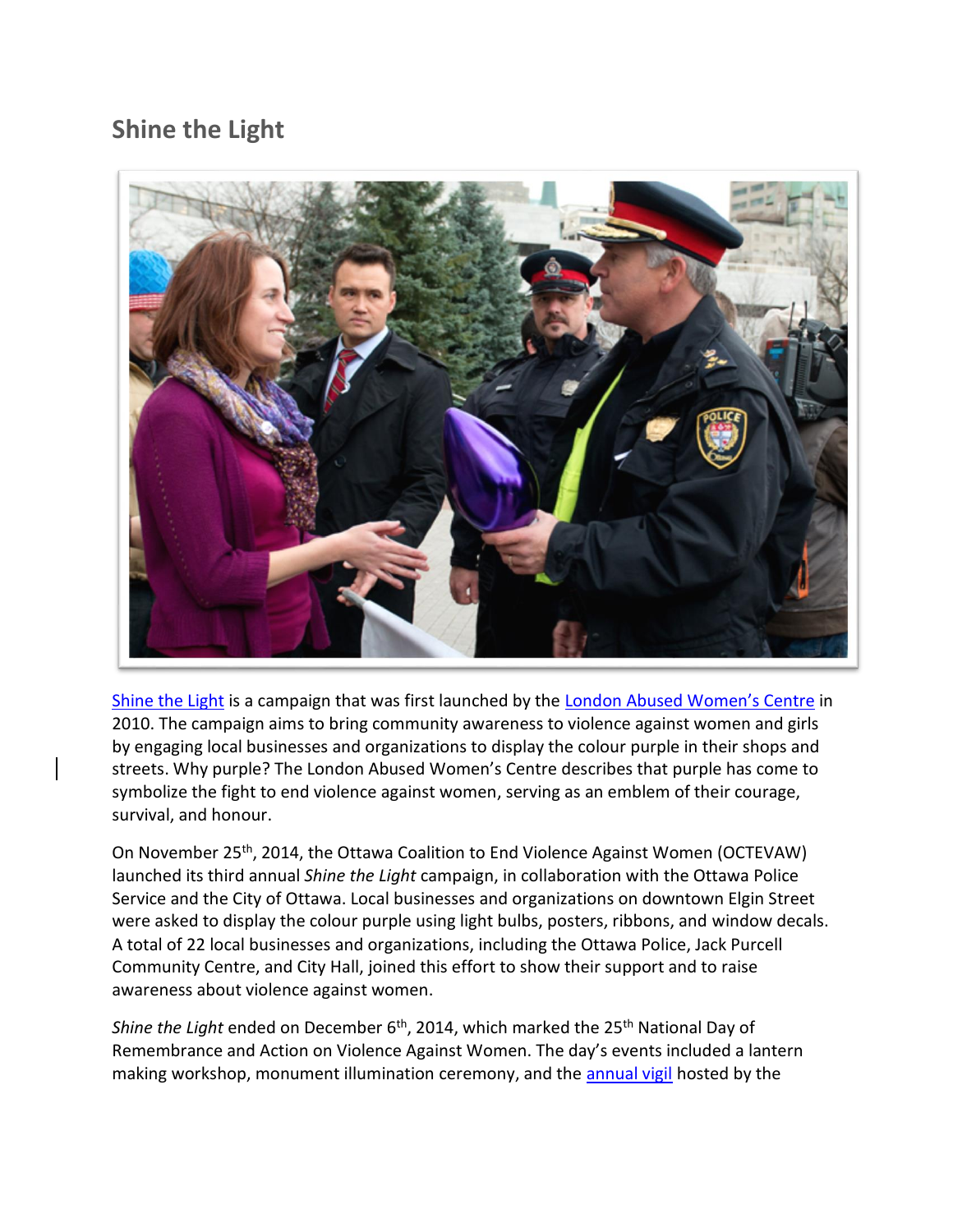[Women's Event Network](http://ottawawen.wordpress.com/) in Minto Park, Elgin Street, to commemorate the women murdered at École Polytechnique in Montreal on that same day in 1989.

"This year we had incredible collaboration and support from partners in the city," said Erin Leigh, Executive Director of OCTEVAW. "Needless to say, for only its third year running, we are delighted at the increasing engagement of the community in helping raise awareness of violence against women, and know this will continue to grow exponentially".

Didn't get a chance to participate in *Shine the Light*? Be sure to visit the [National Victims of](http://www.victimsweek.gc.ca/)  [Crime Awareness Week](http://www.victimsweek.gc.ca/) website in April, 2015, to browse through the upcoming *Shine the Light* photo essay.

### **I Can MANifest Change**



<http://www.manifestchange.ca/>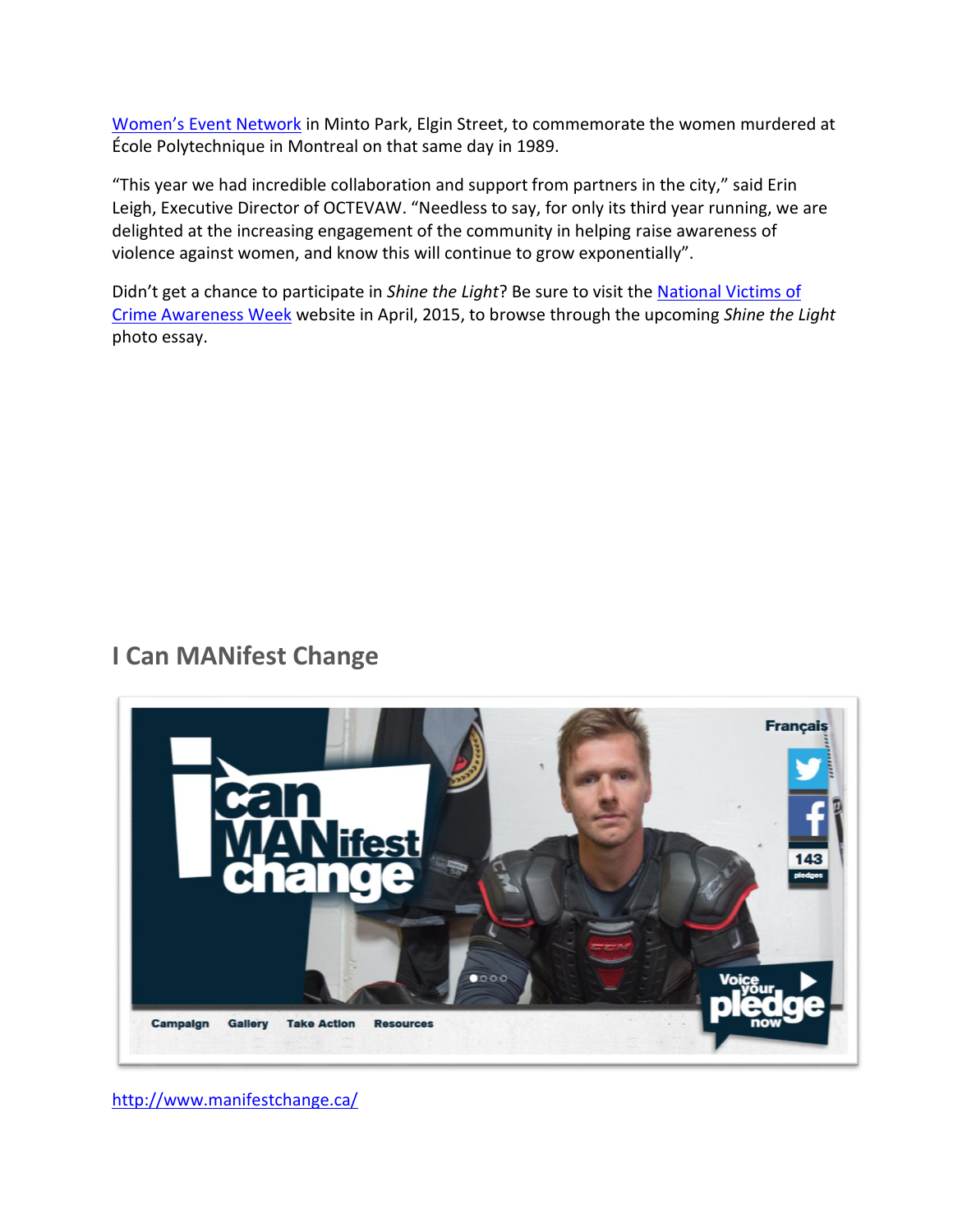[I Can MANifest Change](http://www.manifestchange.ca/about-campaign) is a public awareness campaign by the Ottawa Coalition to End Violence Against Women (OCTEVAW), the Ottawa Police, and Crime Prevention Ottawa. The campaign's goal is to engage and empower men and boys to help put an end to violence against women.

Men and boys can take action by simply going to the campaign website and making a pledge online. The online "Make Your Pledge" form allows participants to upload a photo of themselves and describe, in their own words, how they are going to help put an end to violence against women.



 $f'$   $p$   $q$   $q$ 

# $f \times \rho = e$

her to be smart and respect herself.  $f$  alala

 $f\nightharpoonup$ gee

#### <http://www.manifestchange.ca/pledge?page=4>

The website offers advice to bystanders, including women and girls, on how to respond to situations of violence or harassment, from sexist jokes to sexual assault. As a witness to such situations, bystanders are asked to consider three questions:

- Is a line being crossed?
- Does the situation require action?
- Is there a safe and positive way I can help? Such as calling the police or a counselor.

Participants in the campaign are also encouraged to take action by speaking out against sexist jokes and behaviours, building healthy relationships, helping to build a community where sexist and violent behaviour is not tolerated, and more.

By March 3<sup>rd</sup>, 2015, the I Can MANifest Change campaign reached 143 pledges.

To find out more or to make your pledge, visit the [I Can Manifest Change website.](http://www.manifestchange.ca/)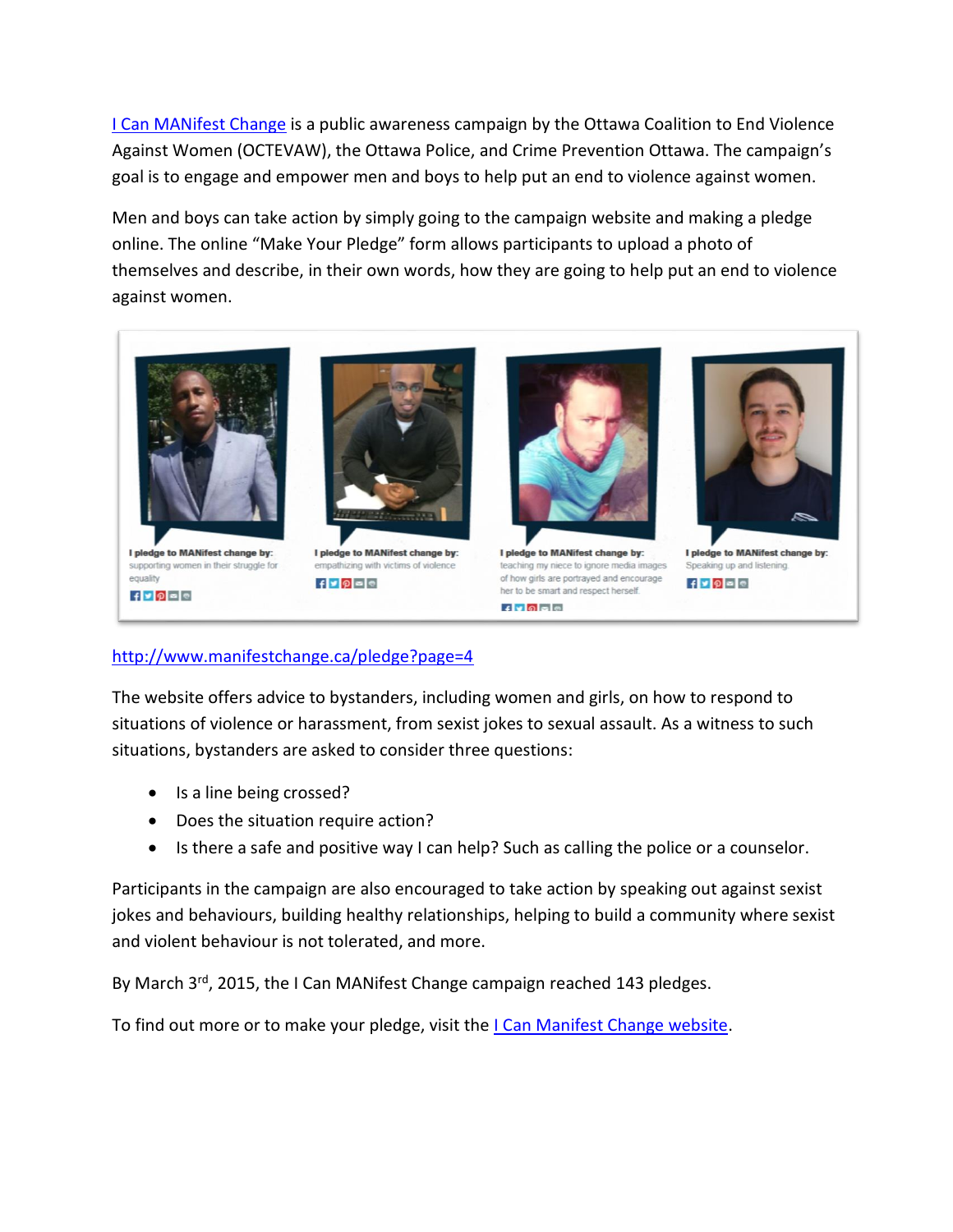# **A Unique Space for Victims to Share their Stories**

Victims of sexual assault are sharing their stories in a unique way, using 140 characters or less. In what has been described as a social media phenomenon, thousands of victims have taken to using Twitter as a space to share their personal stories of sexual assault. The event sparked the

interests of victim advocates, politicians, news broadcasts, and the general public many wondering if this new wave of sharing has marked a turning point in the fight to end violence against women.

It began with Antonia Zerbisias, a reporter from the Toronto Star, on the night before she would retire. On October 30<sup>th</sup>, 2014, after discussion with her friend Sue Montgomery of the Montreal Gazette, Zerbisias was inspired to create the hashtag

*[#BeenRapedNeverReported](https://twitter.com/search?q=%23BeenRapedNeverReported)* on Twitter. Hours later, Zerbisias decided to share her own experience as a victim of multiple sexual assaults. The next day, the hashtag had gone viral worldwide reaching 39 tweets per minute.

![](_page_5_Figure_5.jpeg)

The flood of mostly positive responses didn't end there. By November 3rd, 2014, the hashtag had been used a total of 41, 549 times. Many of the responses were from victims in Canada and abroad who had also experienced sexual assault and wanted to share their stories, as well as their reasons for not reporting to police. Zerbisias had successfully created a unique space for victims of sexual assault to share their stories, illustrating the chronic issue of under reported sexual assault in a sobering and personalized light.

For an interactive and visual representation of this twitter story, visit the [Twitter Reverb Page.](http://reverb.guru/view/043298384024653012)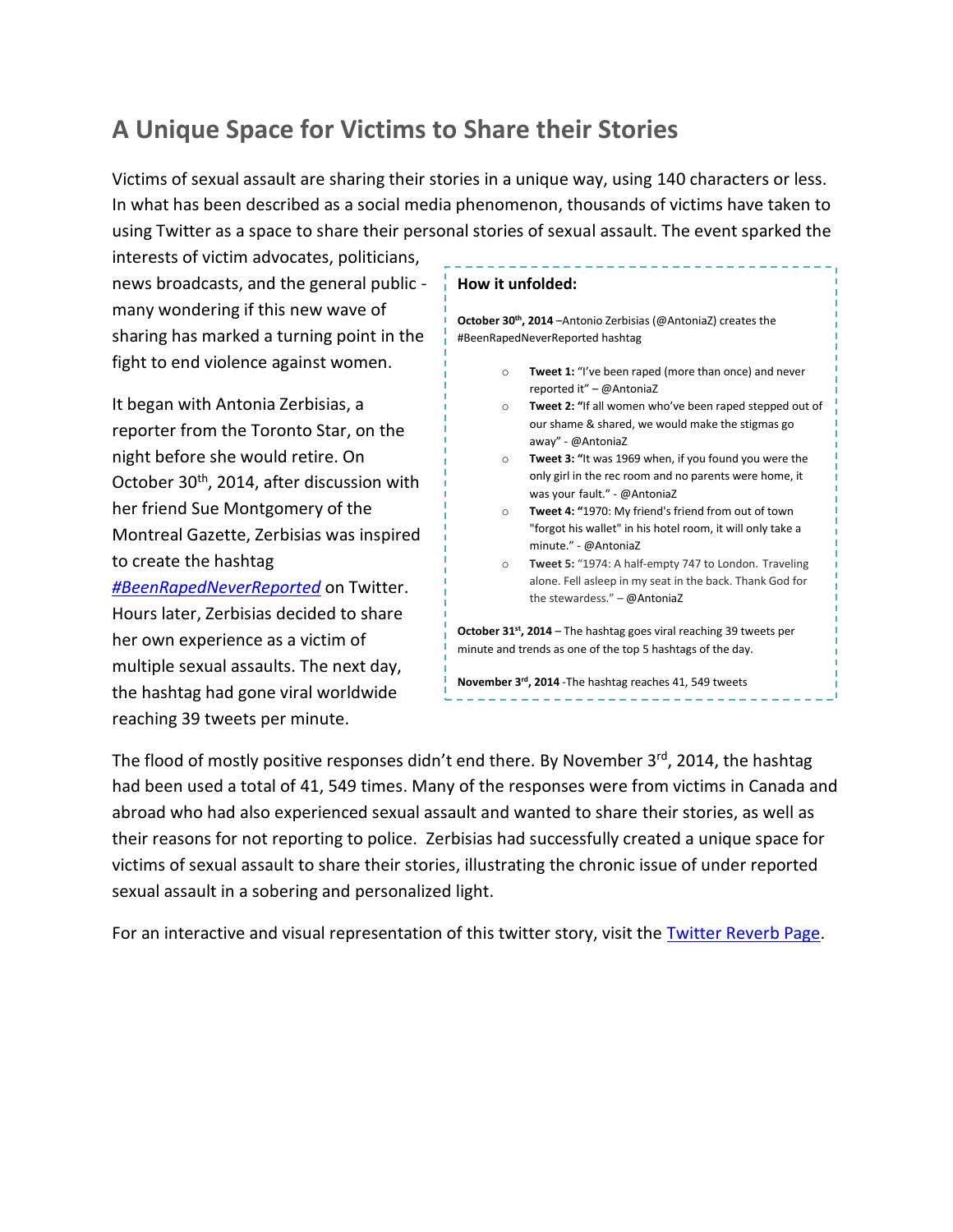## **Horse Therapy for Victims**

The PCVI has been following the many success stories of dogs, known as Trauma K9s, who are providing therapeutic support to victims of crime across Canada. That's why the November/December 2014 issue of [Victims Matter](http://www.victimsofviolence.on.ca/publications/Victim%20Matters.%20Volume%205,%20Issue%202,%20November%202014.pdf) peaked our interest with a feature on *Healing Through Horses: Equine Therapy Aids Victims in a Non-Clinical Setting. The feature* looks at how horses, like dogs, may have something unique to offer victims.

Where some victims may not feel comfortable with traditional talk therapy, horse therapy can offer an alternative approach. In Canada, horse therapy programs often use Equine-Assisted Psychotherapy, where the therapist provides counseling and the horse provides therapeutic support during each session. A Global News documentary titled [Horse Therapy](http://globalnews.ca/video/1105637/full-story-horse-therapy) tells of one survivor's success with this type of therapy.

Lauri Walker, a survivor of domestic violence, never felt comfortable with traditional talk therapy, so she eventually opted for horse therapy at [Melody Acres](http://www.melodyacres.com/) farm in Ontario. At Melody Acres, clients are able to build a connection with their therapy horse, helping them to feel more comfortable during therapy sessions. It was Walker's therapy horse, Whisky, who would be the first to provide her with a positive experience of therapy.

"It's more, with Whisky, he already knows everything about me and I don't even have to tell him," she said. "He recognizes my emotions, what's really bothering me even when I hide."

For Walker, it was this experience of feeling comfortable and understood in the context of therapy that eventually led to breaking the cycle of violence in her life and to releasing four decades worth of suppressed emotions that stemmed from abuse.

To learn more about Equine-Assisted Psychotherapy and the programs available in Canada, visit the [Equine Assisted Growth and Learning Association](http://www.eagala.org/) website.

### **Support for Victims of Homicide**

In Canada, there are a number of community-based and peer-led support groups available to support victims of homicide. These groups are often established by grassroots, not-for-profit, organizations that recognize the unique needs of families and friends of loved ones whose lives were taken by homicide. The [Victims of Homicide of Edmonton Support Society](http://www.victimsofhomicide.org/) is one such organization that has been successfully providing support to victims of homicide in Edmonton for two decades.

Victims of Homicide began as a grassroots initiative by an Edmonton couple, Joyce and Noel Farion. They established this initiative in 1995, the year after their son Scott was murdered, to support other parents and survivors of homicide as they deal with their grief and loss. The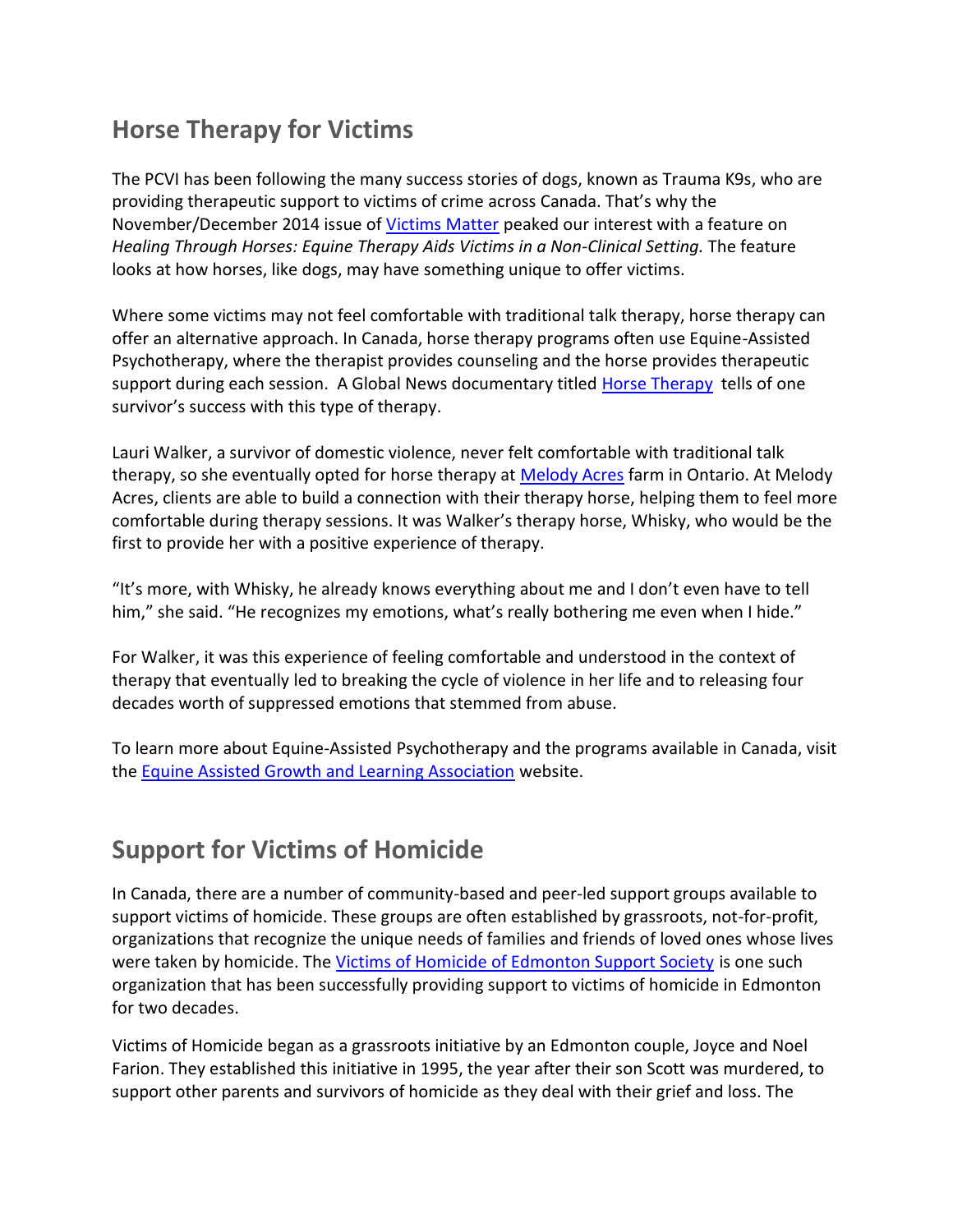Edmonton group has since grown to support around 50 victims and is actively supporting and mentoring a group in Lloydminster, Alberta, which currently has 7 members. There is also a newly forming group in Calgary, Alberta. These groups provide victims with emotional support, information on the criminal justice system and referrals to various community agencies.

The Edmonton group support meetings are held on a monthly basis with criminal justice professionals in regular attendance. These professionals include an Edmonton Police Service homicide detective, a volunteer from Victim Services, and an RCMP Investigator from General Investigative Services. The meetings are also held at the Edmonton Police Service Southeast Division, helping to further enhance the relationship between victims and law enforcement.

The Victims of Homicide of Edmonton Support Society will be hosting their fourth annual Victims of Homicide Conference on April 12-14, 2015, at the Delta Edmonton South Hotel and Conference Centre. More information about the conference and registration is available at: **[www.vohconference.ca](http://www.vohconference.ca/)**

For more information, visit the [Victims of Homicide Support Society website.](http://www.victimsofhomicide.org/)

Some other organizations or groups providing support to victims of homicide in Canada include:

- [BC Victims of Homicide](http://www.bcvictimsofhomicide.com/)
- [Victims of Homicide of Edmonton Support Society](http://www.victimsofhomicide.ca/)
- [Canadian Parents of Murdered Children and Survivors of Homicide Victims Inc](http://www.cpomc.ca/)
- Distress Centres [Survivor Support Program](https://torontodistresscentre.com/survivor-support)
- [Lean On Me](http://www.lean-on-me.org/)
- [Association of Families of Persons Assassinated or Disappeared \(AFPAD\)](http://www.afpad.ca/)
- [Victims of Violence](http://victimsofviolence.on.ca/)

## **New Clinical Therapist for Manitoba Justice Staff**

Manitoba Justice [Victim Services](http://www.gov.mb.ca/justice/victims/services/) and [Manitoba Prosecution Service](http://www.gov.mb.ca/justice/prosecutions/index.html) have employed a clinical therapist since 2012 with support from the federal government. The therapist's role is to support and provide therapy to victim service workers, Crown attorneys, and support staff within Manitoba Justice. Staff often encounter traumatic situations and are exposed to traumatic images on a daily basis. The department recognized the need to provide their employees with support and counseling to mitigate the effects of this trauma.

One goal of this initiative is to acknowledge the effect the work has on staff and to begin to reduce the stigma associated with being personally impacted by it. This is done through education about trauma and vicarious trauma, with specific attention being given to systemic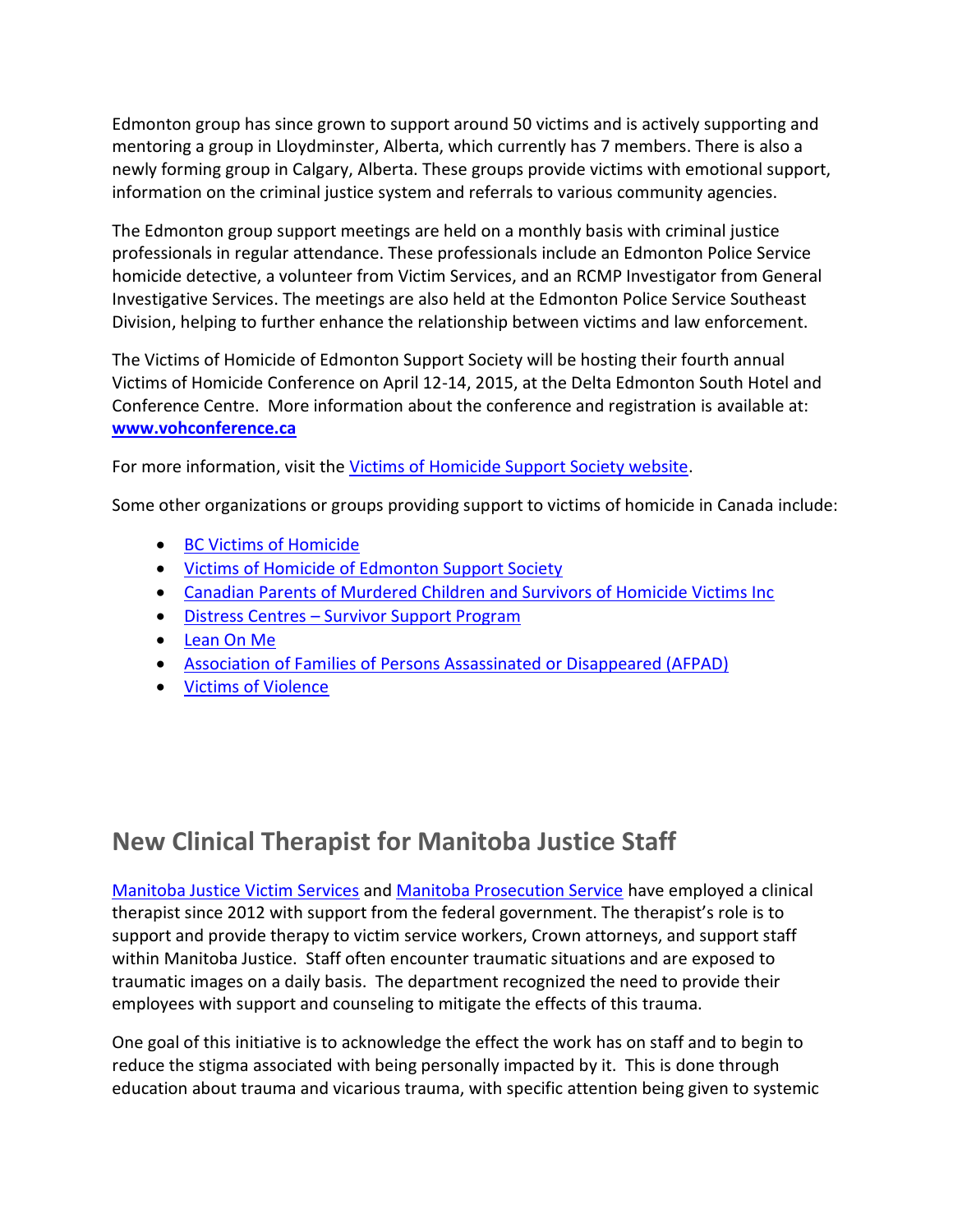stressors that may be out of an employee's control but may add to the employee's stress. The therapist uses traditional talk therapy, as well as eye movement desensitization and reprocessing (EMDR) when appropriate. Staff are encouraged to become more intentional and aware of their work styles, the daily impact of the work, and to look for more preventive strategies to shed the stress.

"We have only begun to touch the surface of wellness in the workplace, as there are so many issues that can affect professionals working in this field," said Janelle Braun, acting executive director of Manitoba Victim Services. "The support of the therapist is crucial in continuing to address vicarious trauma and compassion fatigue amongst Manitoba Justice staff."

## **From the Desks of PCVI**

**From:** British Columbia Victim Services **Subject:** New Restitution Program

> In June, 2014, British Columbia Victim Services established a new Restitution Program to provide assistance for victims who have experienced financial loss as a result of crime. The program was created by the Victim Services, Community Safety and Crime Prevention Branch, at the Ministry of Justice. Its' aim is to enhance victim services by:

- providing support and general information about restitution
- encouraging offenders to make payments on their restitution order
- communicating with probation officers regarding unpaid restitution orders, and
- providing referrals to appropriate resources.

If you would like more information about the Restitution Program in British Columbia, download the [British Columbia Restitution Program brochure.](http://www.pssg.gov.bc.ca/victimservices/shareddocs/pubs/RestitutionBrochureWEB.pdf)

**From:** Niagara Child Advocacy Centre **Subject:** 6 th Anniversary Celebration

> The Child Advocacy Centre in Niagara celebrated its sixth anniversary on September 16<sup>th</sup>, 2014. As part of the celebration, the centre was renamed after Kristen French who was a 15-year-old girl abducted and murdered by Paul Bernardo and Karla Homolka in 1992. The official new name for the centre is the Kristen French Child Advocacy Centre Niagara.

**From:** Missing Children Society of Canada **Subject:** Attended European Parliament on topic of Child Alerting

> The Missing Children Society of Canada (MCSC) was invited to the European Parliament in October, 2014, to share their knowledge at a conference on *Child Alerting in the European Union (EU): Saving the Lives of Endangered Missing Children*. The conference brought together police, ministry representatives, speakers from the European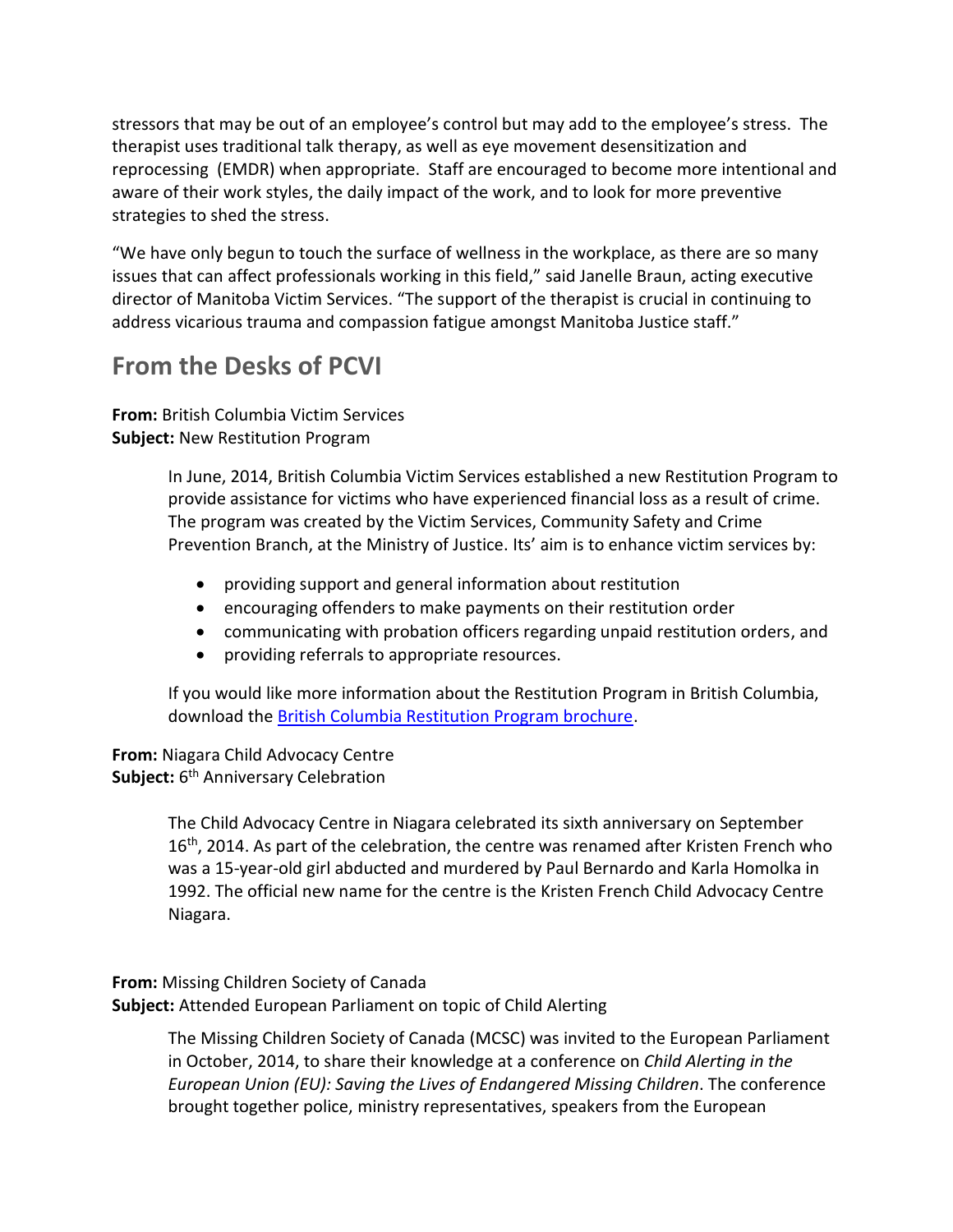Parliament, international organizations, and NGO's to share expertise and further improve child alert systems in the European Union. Together, MCSC's Executive Director, Amanda Pick, along with Carole Bird, Director of the National Centre for Missing Persons and Unidentified Remains, RCMP, were the only Canadians invited to attend.

Visit the [Missing Children Society of Canada's web](http://mcsc.ca/news/missing-children-society-of-canada-executive-director-invited-to-the-european-parliament/)site for more information.

#### **From:** New Journeys

#### **Subject:** Website Launch

In 2011, the National Association of Friendship Centres received funding from Aboriginal Affairs and Northern Development Canada to start the New Journeys project. In 2014, the centre launched the New Journeys website to assist Aboriginal people who are planning to move to an urban centre, or who have already moved, and need access to programs and services that can help them with their transition. Jeff Cyr, NAFC's Executive Director, explains that this is the case for many Aboriginal women and children who are fleeing from violent and abusive situations.

The website includes a searchable database of programs and services from 119 urban centres across Canada, as well as online guides and tips on safety planning, registering children for school, finding work, housing, and more.

To find out more about this initiative and to explore the online resources, visit the [New](http://newjourneys.ca/)  [Journeys website.](http://newjourneys.ca/)

#### **From:** Walking With Our Sisters

**Subject:** Commemorative Art Installation for Missing and Murdered Indigenous Women

Walking With Our Sisters, an art installation, commemorates the lives of the 1,181+ missing and murdered Indigenous women of Canada and the United States. Since a call was issued on Facebook in June, 2012, over 1,763 pairs of moccasin vamps (tops) have been donated, plus 108 pairs for children. Each pair of the unfinished moccasins represents the unfinished lives of the missing and murdered Indigenous women and children.

The exhibit is currently on tour until 2018 and will be displayed in 25 locations across Canada and the US. Next up for April  $11<sup>th</sup> - 25<sup>th</sup>$  is the Kwanlin Dun Cultural Centre in Whitehorse, Yukon.

To find out more about the exhibit and each location on the tour, visit the Walking With [Our Sisters website.](http://walkingwithoursisters.ca/about/)

**From:** Forensic Nursing Service Team, Surrey Memorial Hospital